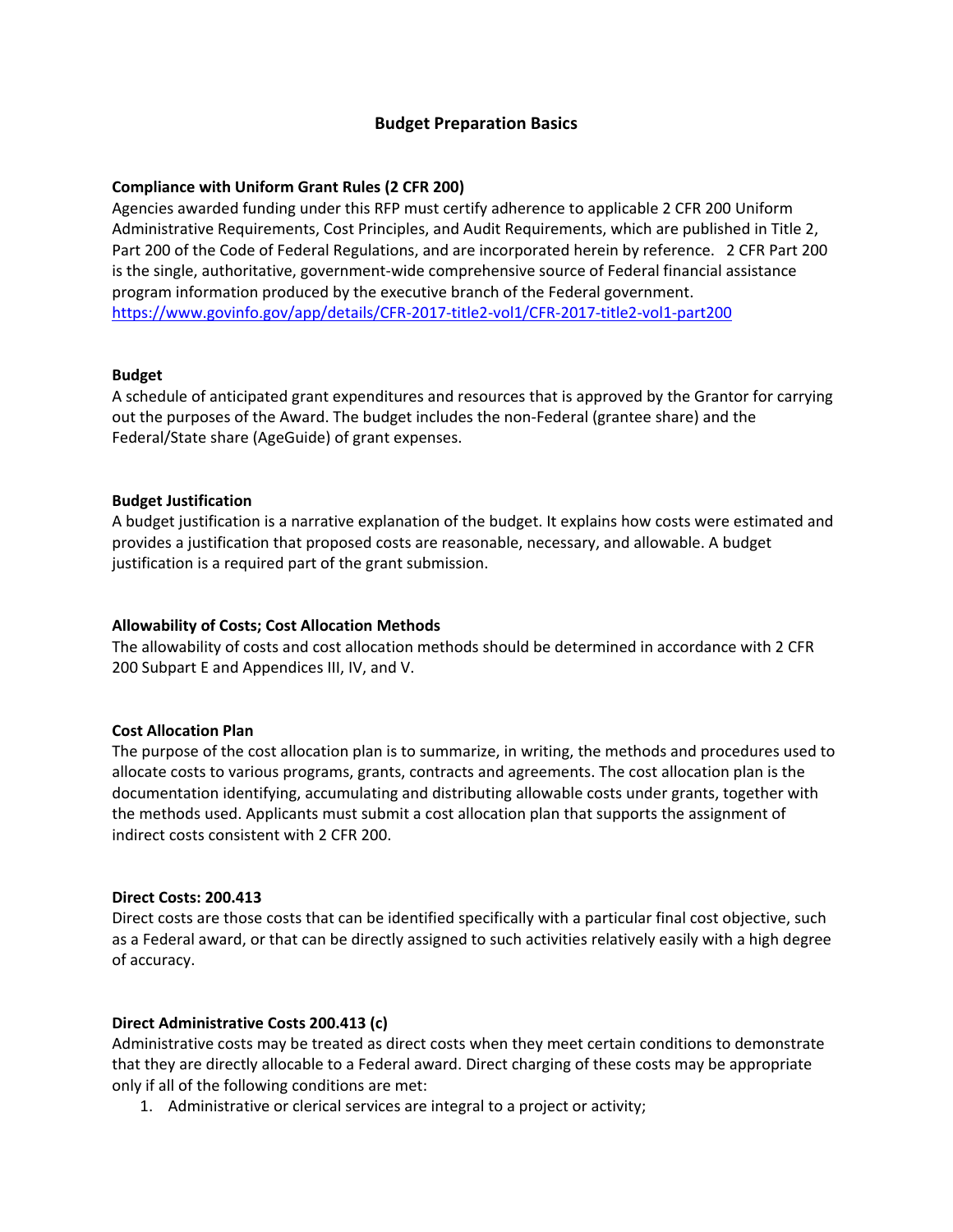- 2. Individuals involved can be specifically identified with the project or activity;
- 3. Such costs are explicitly included in the budget or have the prior written approval of the awarding agency; and
- 4. The costs are not also recovered as indirect costs.

## **Indirect Costs 200.414**

Indirect costs are costs that are not readily assignable to a particular project but are necessary to the operation of the organization and the performance of the project (like the cost of operating and maintaining facilities, depreciation, and administrative salaries.)

## **Indirect Cost: De Minimis Rate 200.414**

If appropriate, an applicant can elect to charge the de minimis rate of 10% modified total direct cost – see 2 CFR 200.414 (c)(4)(f) & 200.68. Applicant may only use the 10% de minimis rate if the applicant does not have an Approved Indirect Cost Rate Agreement.

The applicant must be eligible -- see 2 CFR 200.414 (f) -- and must submit documentation on the calculation of MTDC within your Cost Allocation Plan. The applicant may not use the de minimis rate if it is a local government.

## **Matching Share**

Budgets must meet the following match requirements:

| Service                         | <b>Required Match</b> |
|---------------------------------|-----------------------|
| <b>IIIB Services</b>            | 15%                   |
| <b>IIIC1 and IIIC2 Services</b> | 15%                   |
| <b>IIID Services</b>            | በ%                    |
| <b>IIIE Service</b>             | 10%                   |

AgeGuide pays not more than eighty‐five percent (85%) of the costs of activities for IIIB and IIIC service; and 90% of the costs of activities of IIIE services.

Match may consist of non‐Federal cash, allowable in‐kind contributions, or a combination of both. All non‐Federal resources (whether cash or in‐kind) must be clearly documented and established as being "reasonable, necessary and allowable." Recipients are responsible for determining and verifying such allowability.

Certain Federal funds are allowable as match against other Federal funds:

1. HUD Community Development Block Grants funds.

- 2. Legal Services Corporation funds.
- 3. Social Services Block Grant funds.

Non-Federal match used to support other programs is not allowable as match for funds awarded by AgeGuide.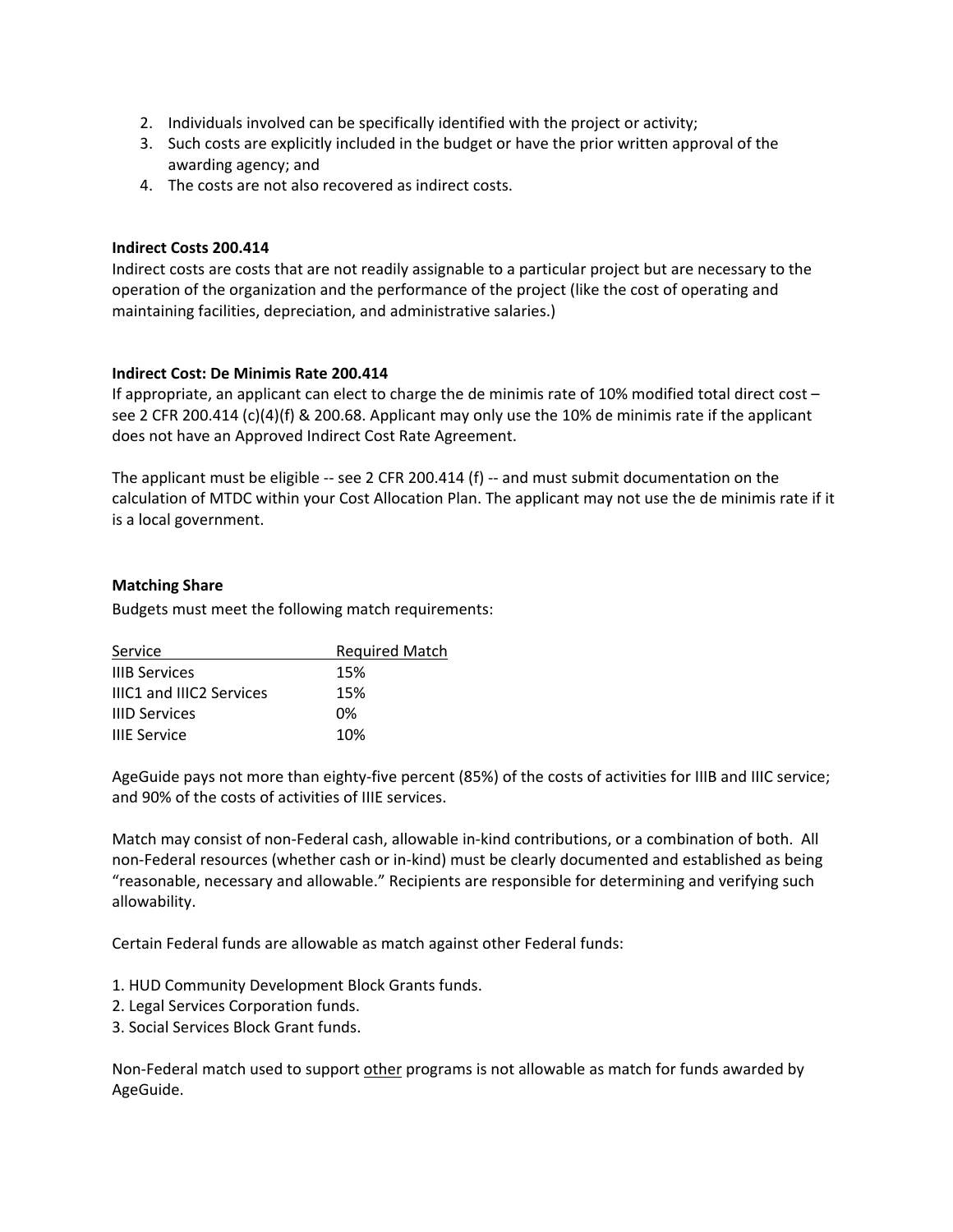## **Allowable Costs**

Allowable costs must meet the following general criteria:

- 1. Be necessary and reasonable for the performance of the award and be allocable thereto under those principles;
- 2. Conform to any limitation or exclusions set forth in these principles or in the award as to the amounts of cost items
- 3. Be consistent with policies and procedures that apply uniformly to both Federal finance and other activities of the organization
- 4. Be accorded consistent treatment
- 5. Be determined in accordance with generally accepted accounting principles
- 6. Not be included as a cost or used to meet cost sharing or matching requirements of any other federally financed program in either the current or prior period
- 7. Be adequately documented.

#### **In‐Kind Match**

The value of property or services contributed by a funded agency to benefit a grant‐supported service. In-kind value is determined by establishing the monetary market value of the property or service at the time of the donation. Contributions are only considered as in‐kind match if received from a non‐federal third party without charge to the grantee and must pertain to approved budget cost categories as specified by federal guidelines. Contributions of time by members of the Board of Directors is not accepted as an in‐kind contribution in that such costs are not allowable costs for federal reimbursement. Funds, staff, or equipment purchased with Federal dollars for other services or programs may not be considered an in‐kind match for Older Americans Act services. Additionally, grantees are advised to examine all funds received from the State of Illinois prior to making a match determination as many of the funds awarded are federal dollars and therefore, not eligible for match consideration.

#### **Local Cash**

Donations or cash payments made by non-federal sources, such as organizations, localities, townships, United Ways, etc., to provide direct support for partial or all costs of services included in the grant application. Cash payments made from client contributions as a result of their receiving services is not considered local cash, but is considered project income. (See Project Income, below.)

#### **Earned Federal Share**

The Earned Federal Share is the grant amount "earned" only when the organization obtains and reports both local cash and in‐kind match. The AgeGuide share is based on net expenses (expenses minus project income) and the extent the grantee has met the budgeted local match. For the purpose of determining the earned federal share, in‐kind is allowable only up to the budgeted amount. However, local cash may exceed the budgeted amount and may also replace in‐kind when in‐kind is below the budgeted amount. When a grantee reports expenses, local cash, and/or in‐kind less than the amounts budgeted, the federal award is adjusted downward. This adjustment may take place during the grant year or at fiscal year‐end (close‐out report). If recognized during the fiscal year, monthly reimbursement amounts will be reduced. If recognized at the end of the fiscal year, a refund will be requested from the grantee.